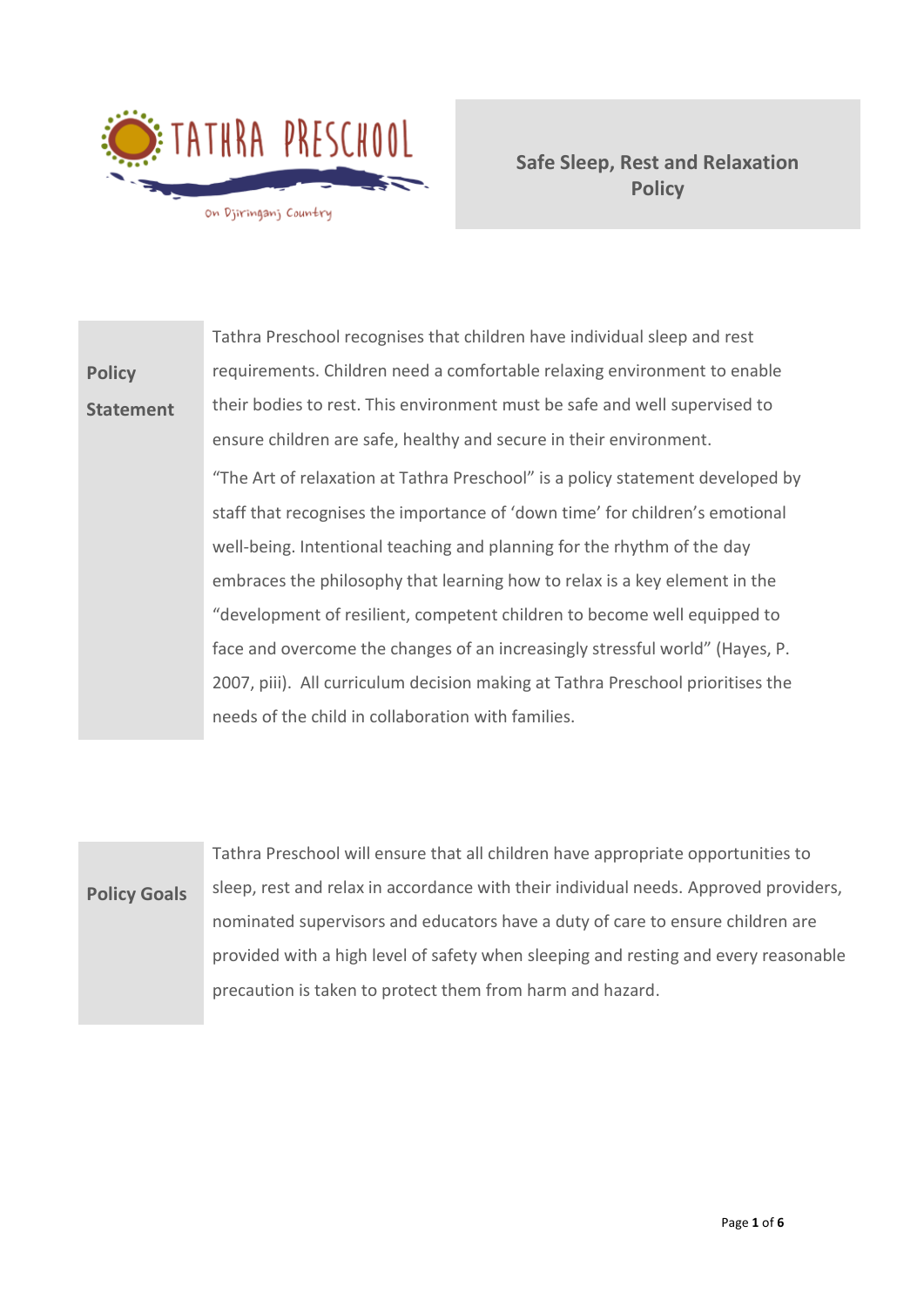# **Strategies: How will it be done?**

### **Nominated Supervisor or Responsible Person will:**

 $\triangleright$  Ensure that children's' safety, health and well-being are upheld at all times.

#### **Safe Equipment**

Bassinets, hammocks and prams/strollers are not considered safe equipment to sleep in and cannot be considered appropriate for sleeping.

#### **Yoga Mats**

All yoga mats will be covered and individually named to maintain good health and hygiene practices and reduce the risk of cross-contamination with other children. They will be replaced immediately if a child soils the mat.

## **Roles and Responsibilities**

#### **The Approved Provider will:**

- $\triangleright$  "Take reasonable steps to ensure that the needs for sleep and rest of children being educated and cared for by the Preschool are met, having regard to the ages, development stages and individual needs of the children." (Regulation 81).
- $\triangleright$  Ensure that areas for rest are well ventilated and have natural lighting.
- $\triangleright$  Ensure that supervision windows will be kept clear to ensure safe supervision of children if they happen to fall asleep.

#### **The Nominated Supervisor /Responsible Person will**

Maintain up to date knowledge regarding safe sleeping practice and communicate this information to educators and families.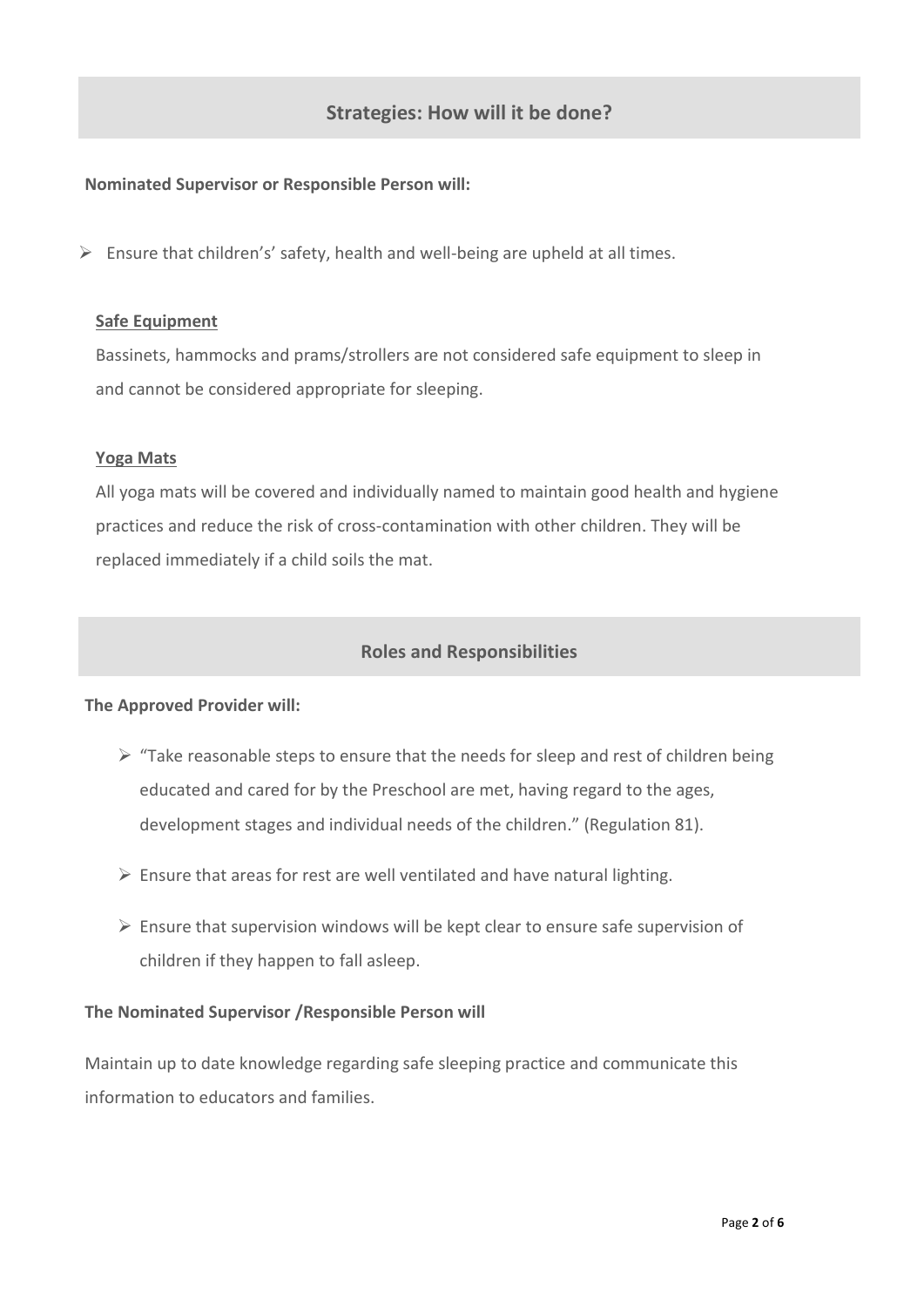**Educators will:**

- $\triangleright$  Communicate with families about their child's sleeping or rest times and the service policy regarding sleep and rest times.
- $\triangleright$  Consult with families about children's rest needs. Educators will be sensitive to each child's needs so that rest times are a positive experience. Respect family preferences regarding sleep and rest and consider these daily while ensuring children feel safe and secure in the environment. Conversations with families may be necessary to remind families that children will neither be forced to sleep nor prevented from sleeping.
- $\triangleright$  Ensure that mats are clean and in good repair.
- $\triangleright$  Arrange yoga mats to allow easy access for children and staff.
- $\triangleright$  Create a tranquil and calm environment for both educators and children.
- $\triangleright$  Be actively involved in teaching the 'art of relaxation'
- $\triangleright$  Ensure optimum educator ratios throughout the relaxation period.
- $\triangleright$  Provide a quiet learning environment to encourage children to rest their bodies and minds for 20-30 minutes by playing relaxing music, reading stories, cultural reflection, turning off lights and ensuring children are comfortably clothed with consideration to the room temperature to ensure maximum comfort for all.
- ➢ Ensure children are not 'patted' to sleep. By providing a quiet, tranquil environment, children will choose to sleep if their body needs it.
- ➢ Assess each child's circumstances and current health to determine whether higher supervision levels and checks may be required.
- $\triangleright$  Ensure children will rest with their face uncovered.
- $\triangleright$  If a child falls asleep and remains asleep when relaxation time is finished, an educator will remain within eyesight to ensure active supervision.

### **Monitor, Evaluation and Review**

This policy will be monitored to ensure compliance with legislative requirements and unless deemed necessary through the identification of practice gaps, the service will review this Policy every two years.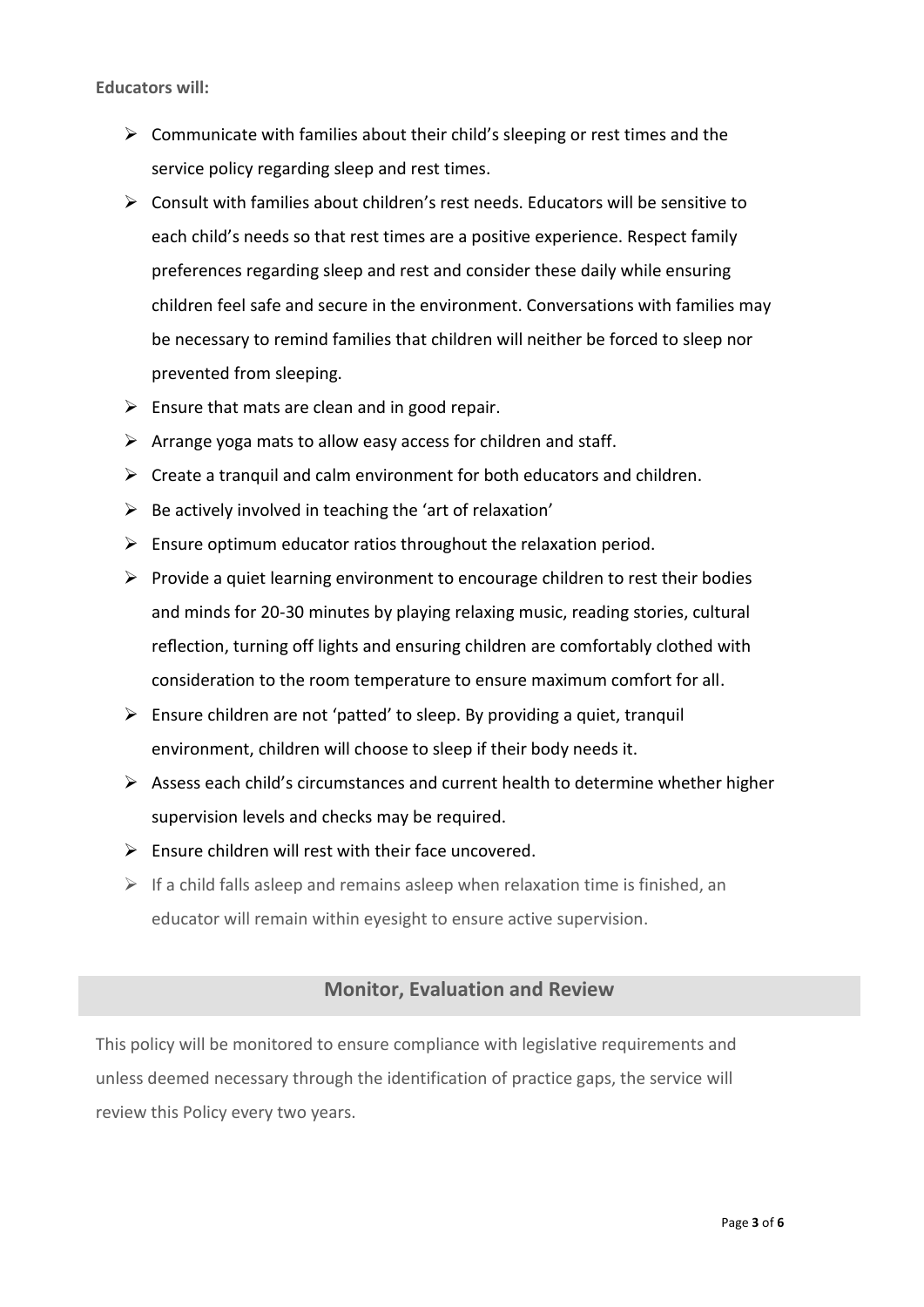Families and staff are essential stakeholders in the policy review process and will be given opportunity and encouragement to be actively involved.

In accordance with R. 172 of the Education and Care Services National Regulations, the service will ensure that families of children enrolled at the service are notified at least 14 days before making any change to a policy or procedure that may have significant impact on the provision of education and care to any child enrolled at the Preschool; a family's ability to utilise the service; the fees charged or the way in which fees are collected

|                 | $\triangleright$ Education and Care Services National Regulations: 81,103, 105, 110,<br>115,168                          |
|-----------------|--------------------------------------------------------------------------------------------------------------------------|
| <b>Relevant</b> | $\triangleright$ Guidelines for SIDS and Kids Safe Sleeping in Childcare Facilities                                      |
| Legislation     | Australian Consumer Law 2011 - Australian Competition and<br>➤<br><b>Consumer Commission</b>                             |
|                 | $\triangleright$ The NSW Work Health and Safety Act 2011 & the NSW Work Health<br>and Safety<br>Regulation 2011          |
|                 | National Quality Standard Links. Quality area 2: Children's Health and<br>➤<br>Safety. Standards 2.2.2, 2.2, 2.2.1, 3.1. |

| Guidelines,          | > Early Years Learning Framework [EYLF] (DEEWR, 2009)              |
|----------------------|--------------------------------------------------------------------|
| <b>Standards and</b> | Guidelines for SIDS and Kids Safe Sleeping in Childcare Facilities |
| <b>Frameworks</b>    |                                                                    |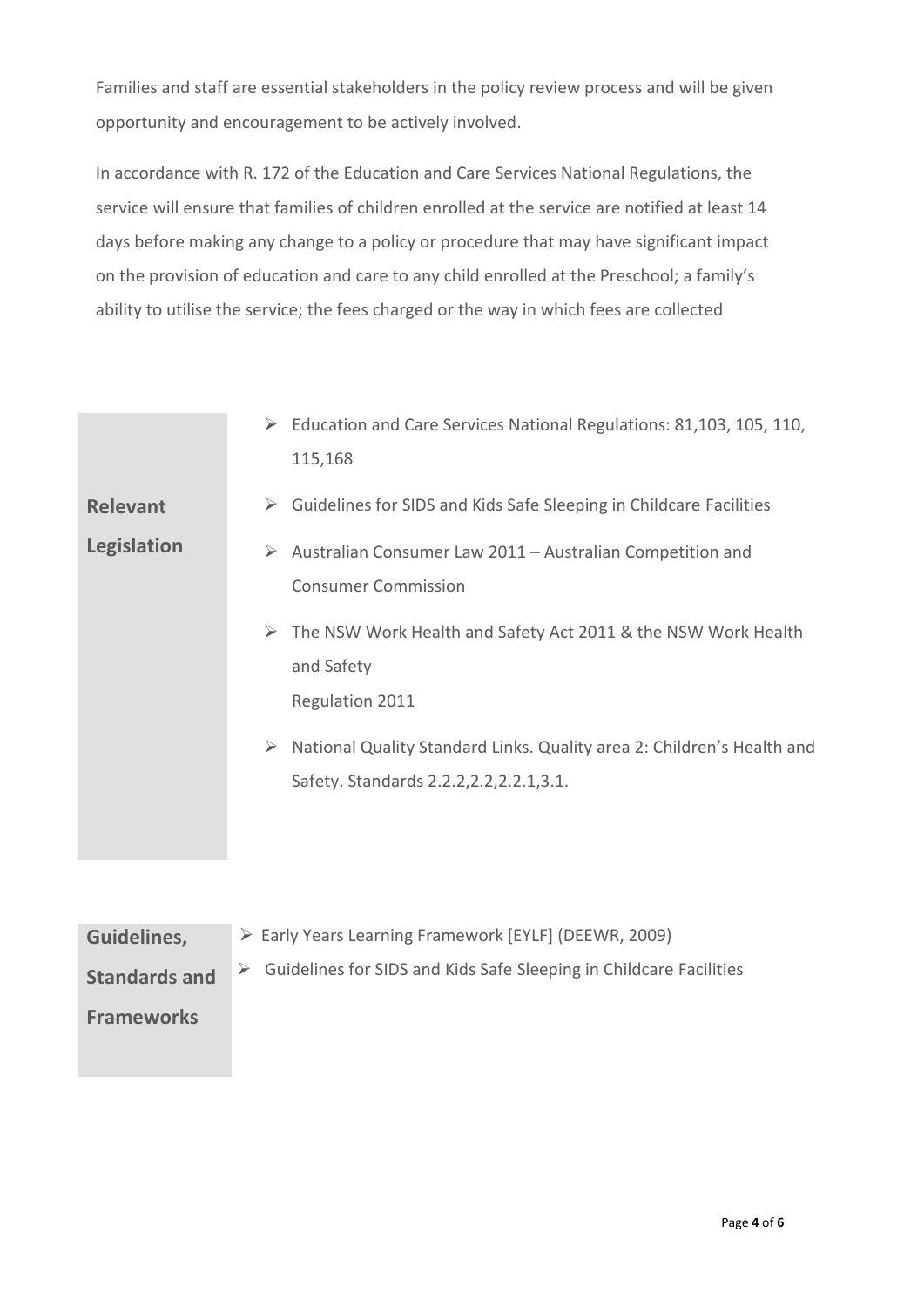## **Sources and**

➢ The Art of Relaxation at Tathra Preschool Policy Statement

## **References**

- ➢ Australian Children's Education and Care Quality Authority (ACECQA) : [www.acecqa.gov.au](http://www.acecqa.gov.au/)
- ➢ Feb 16, 2019 The *Shanker* Self-Reg; Knowledge Series: The MEHRIT Centre Team. Info Sheets - [Self-Reg with Dr. Stuart Shanker: https://self](file:///E:/Info%20Sheets%20-%20Self-Reg%20with%20Dr.%20Stuart%20Shanker:%20https:/self-reg.ca/self-reg/self-regknowledge-series/)[reg.ca/self-reg/self-regknowledge-series/](file:///E:/Info%20Sheets%20-%20Self-Reg%20with%20Dr.%20Stuart%20Shanker:%20https:/self-reg.ca/self-reg/self-regknowledge-series/)
- $\triangleright$  Early Childhood Australia (ECA). Code of Ethics [www.earlychildhoodaustralia.org.au/our.../eca-code-ethics/code-of](http://www.earlychildhoodaustralia.org.au/our.../eca-code-ethics/code-of-ethics-core-principle)[ethics-core-principle](http://www.earlychildhoodaustralia.org.au/our.../eca-code-ethics/code-of-ethics-core-principle)
	- ➢ Guide to the National Quality Standard (3) ACECQA (2017)
	- $\triangleright$  Guide to the Education and Care Services National Law and the Education and Care Services National Regulation
	- ➢ SIDS & Kids Safe Sleeping Kit [www.sidsandkids.org](http://www.sidsandkids.org/)
	- ➢ Standards Australia [www.standards.org.au](http://www.standards.org.au/)
	- ➢ ACCC Product Safety Australia www.productsafety.gov.au/publication/ keeping-baby-safe-a-guide-to-infant-and-nursery-products
	- ➢ Thomas, P. (2007), the magic of relaxation. NSW: Pademelon Press
	- ➢ Stuart G. Shankar: Enhancing your Child's Self-Regulation. Books and on-line resources